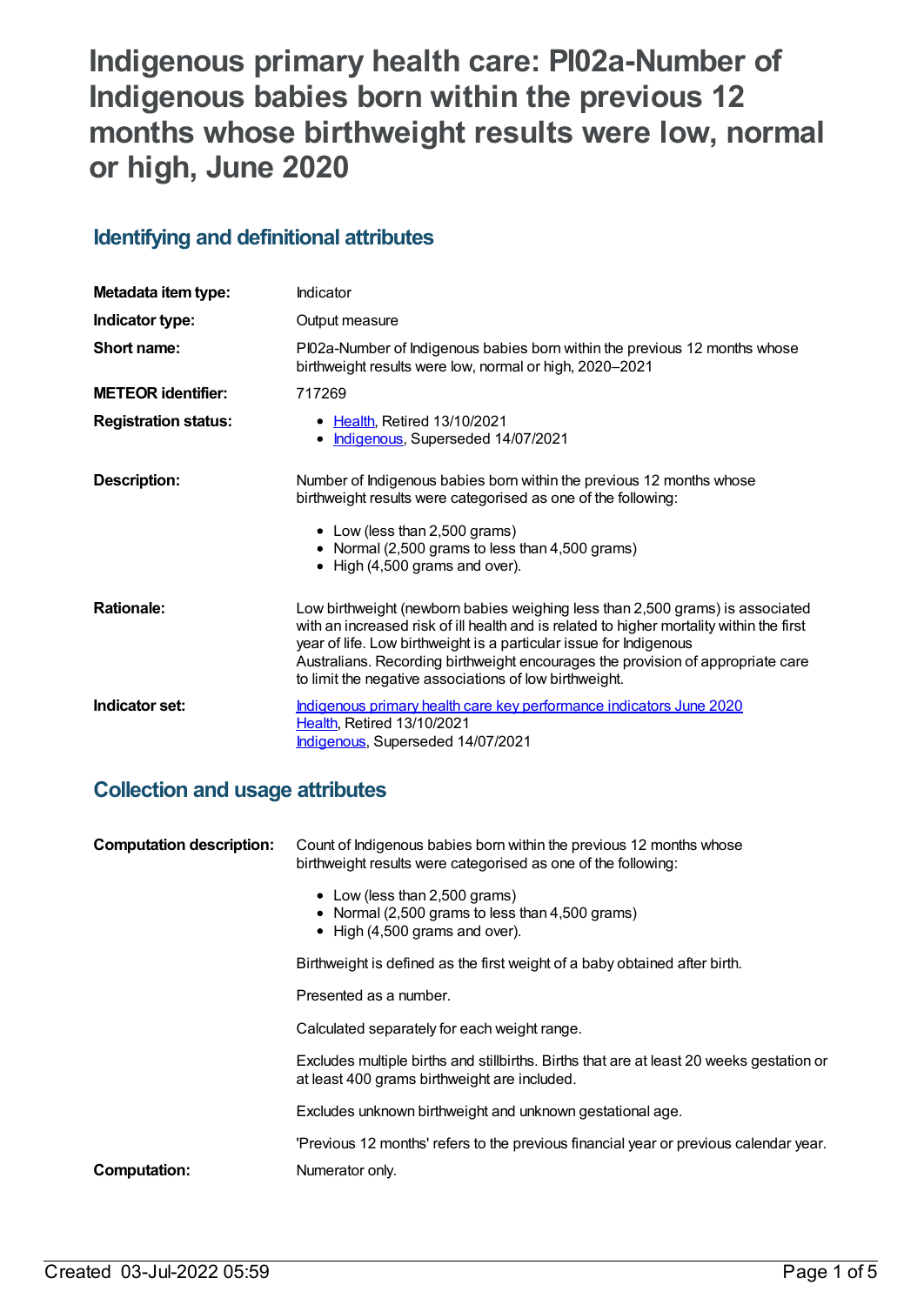**Numerator:** Calculation A: Number of Indigenous babies born within the previous 12 months whose birthweight was recorded at the primary health-care service with a result categorised as low (less than 2,500 grams).

> Calculation B: Number of Indigenous babies born within the previous 12 months whose birthweight was recorded at the primary health-care service with a result categorised as normal (2,500 grams to less than 4,500 grams).

Calculation C: Number of Indigenous babies born within the previous 12 months whose birthweight was recorded at the primary health-care service with a result categorised as high (4,500 grams and over).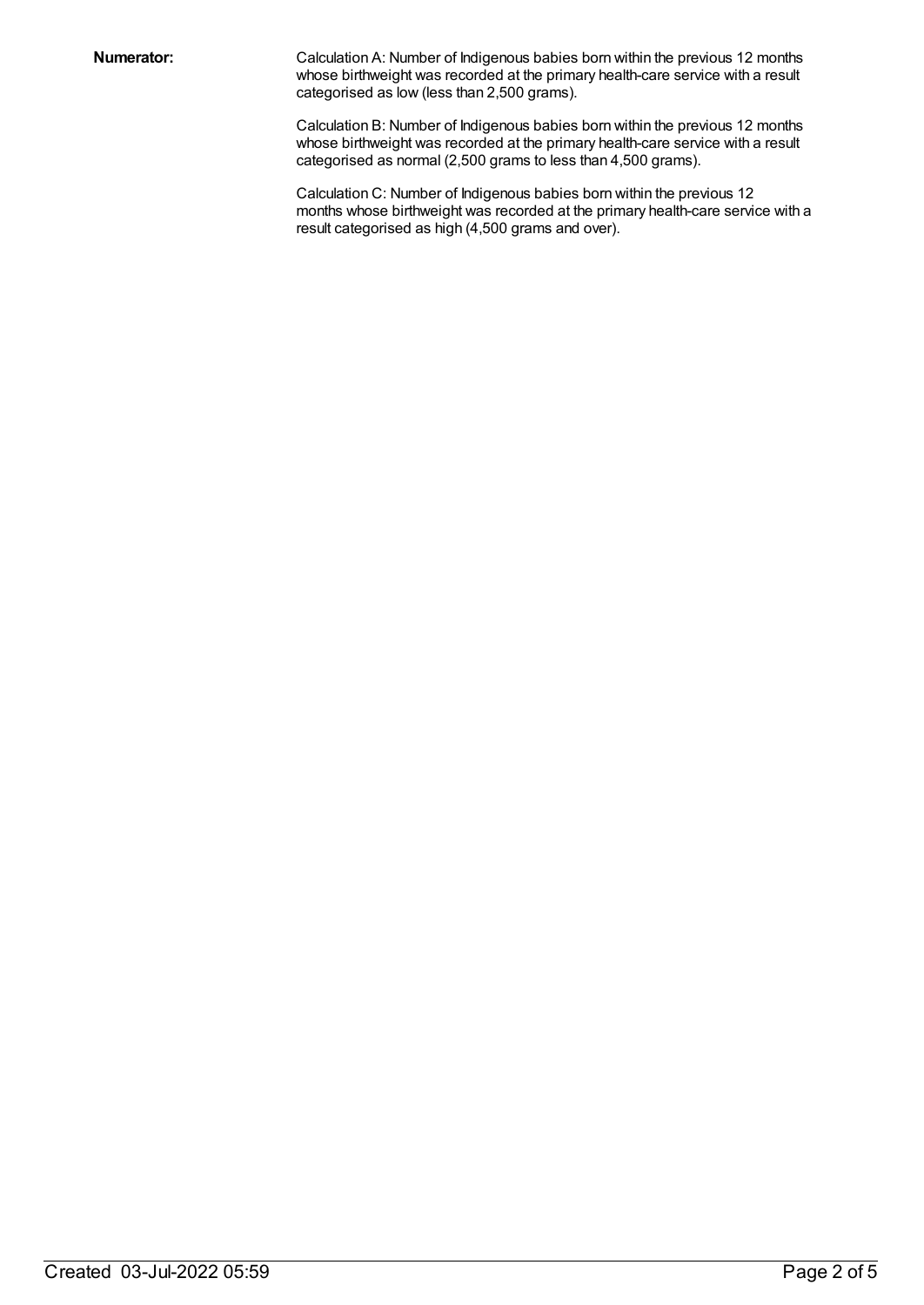[Person—Indigenous](https://meteor.aihw.gov.au/content/602543) status, code N

**Data Source**

[Indigenous](https://meteor.aihw.gov.au/content/430643) primary health care data collection

**NMDS / DSS**

[Indigenous](https://meteor.aihw.gov.au/content/715320) primary health care NBEDS 2020–21

#### **Guide for use**

The baby is considered Indigenous if one or both parents identify as Indigenous.

#### **Data Element / Data Set**

[Pregnancy—birth](https://meteor.aihw.gov.au/content/695308) plurality, code N

**Data Source**

[Indigenous](https://meteor.aihw.gov.au/content/430643) primary health care data collection

**NMDS / DSS**

[Indigenous](https://meteor.aihw.gov.au/content/715320) primary health care NBEDS 2020–21

**Guide for use**

Only singleton births are included.

### **Data Element / Data Set**

Product of [birth—birth](https://meteor.aihw.gov.au/content/695437) status, code N

**Data Source**

[Indigenous](https://meteor.aihw.gov.au/content/430643) primary health care data collection

**NMDS / DSS**

[Indigenous](https://meteor.aihw.gov.au/content/715320) primary health care NBEDS 2020-21

**Guide for use**

Only live births are included.

#### **Data Element / Data Set**

Product of [birth—birthweight,](https://meteor.aihw.gov.au/content/709560) code N

**Data Source**

[Indigenous](https://meteor.aihw.gov.au/content/430643) primary health care data collection

**NMDS / DSS**

[Indigenous](https://meteor.aihw.gov.au/content/715320) primary health care NBEDS 2020–21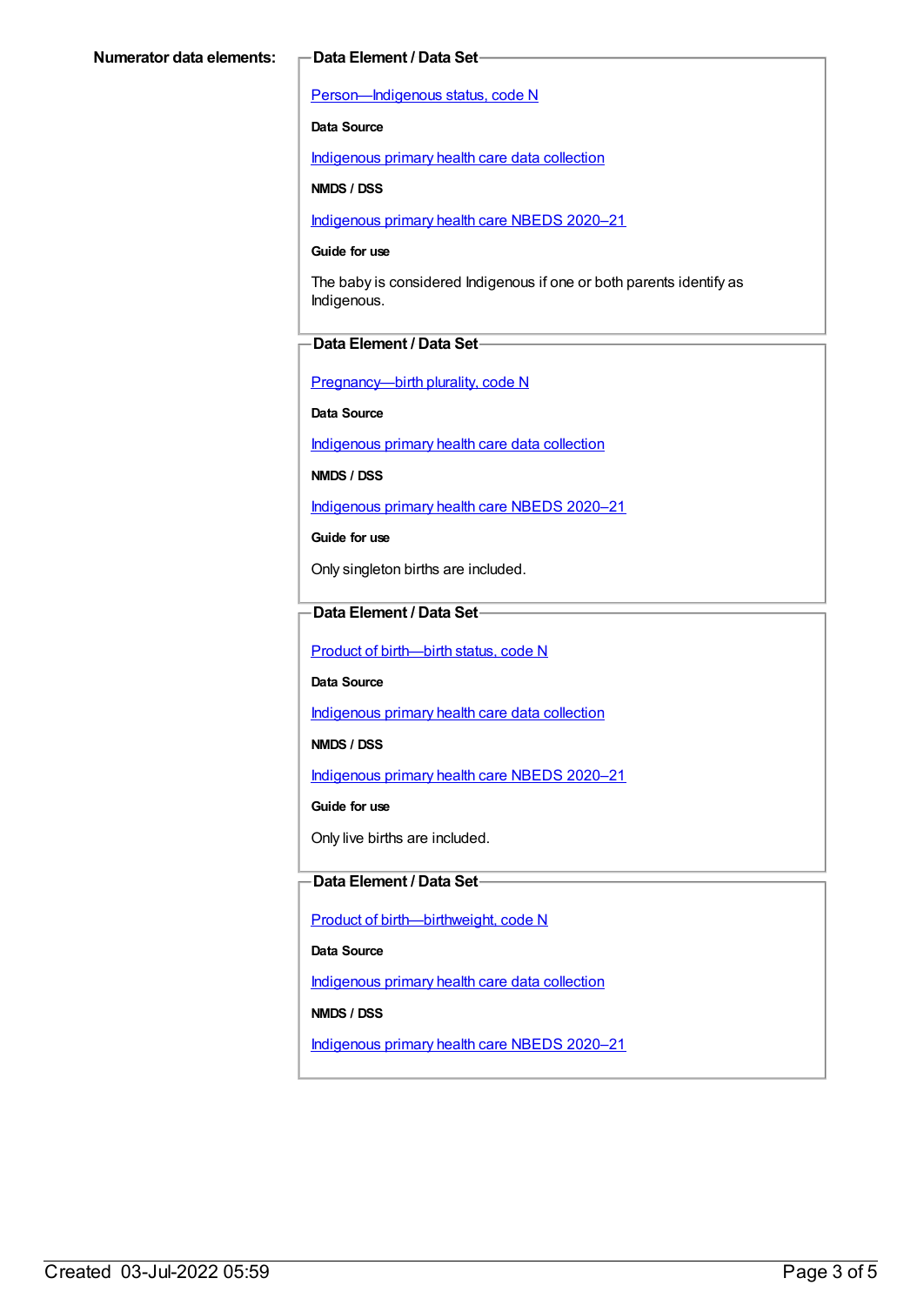**Comments:** This indicator covers a 24 month reporting period from 1 January 2020 to 31 December 2021:

- Indigenous primary health care NBEDS 2019-20 covers the period 01/01/2020 to 30/06/2020
- Indigenous primary health care NBEDS 2020-21 covers the period 01/07/2020 to 30/06/2021
- Indigenous primary health care NBEDS 2021-22 (to be released) will cover the period 01/07/2021 to 31/12/2021.

## **Representational attributes**

| <b>Representation class:</b> | Count   |
|------------------------------|---------|
| Data type:                   | Real    |
| Unit of measure:             | Person  |
| Format:                      | N[N(6)] |

## **Indicator conceptual framework**

| <b>Framework and</b> | <b>Health Conditions</b> |
|----------------------|--------------------------|
| dimensions:          |                          |

## **Data source attributes**

| Data sources: | Data Source                                    |
|---------------|------------------------------------------------|
|               | Indigenous primary health care data collection |
|               | Frequency                                      |
|               | 6 monthly                                      |
|               | Data custodian                                 |
|               | Australian Institute of Health and Welfare.    |

## **Source and reference attributes**

**Submitting organisation:** Australian Institute of Health and Welfare

AustralianGovernment Department of Health

## **Relational attributes**